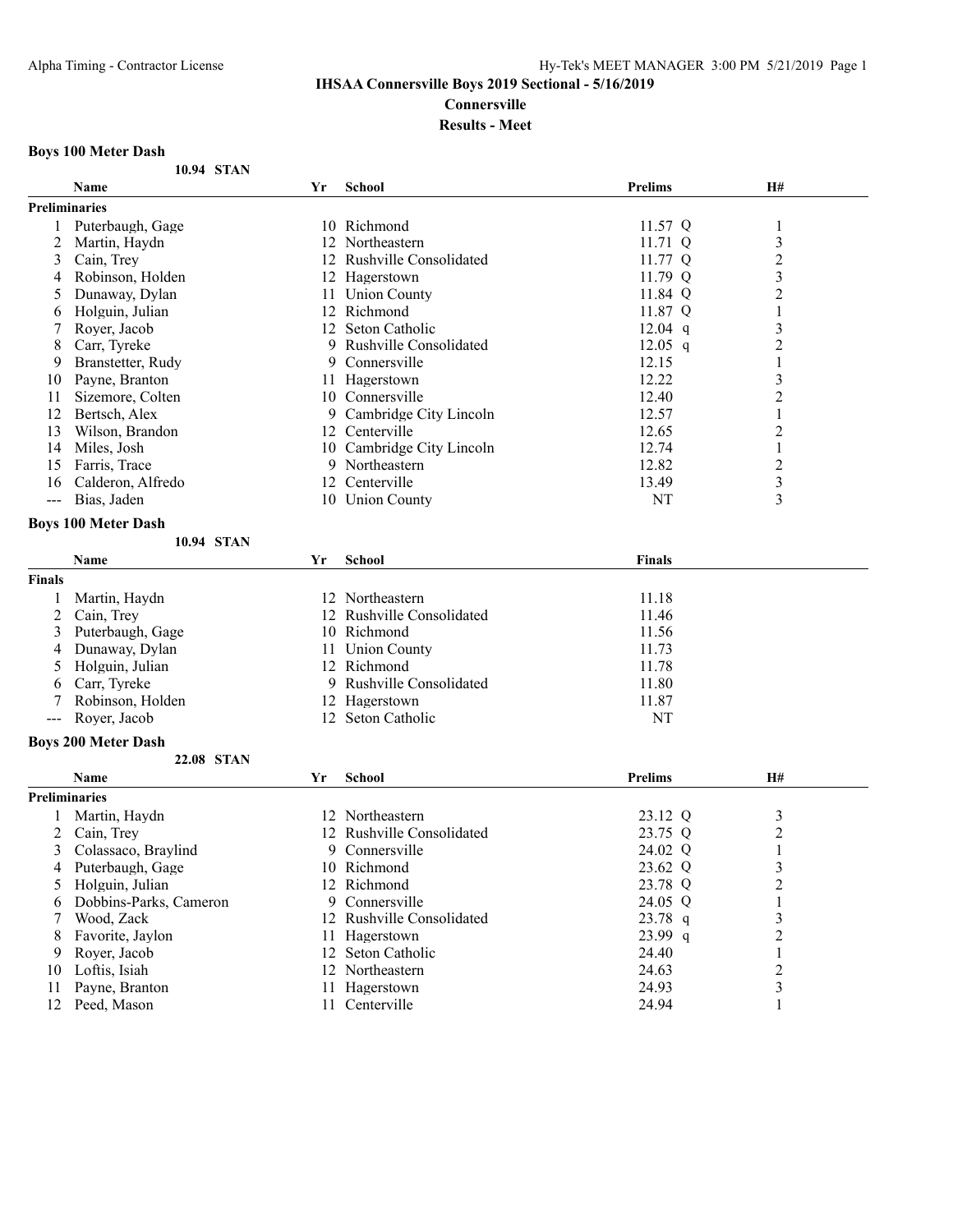# **Connersville**

# **Results - Meet**

|               | Preliminaries  (Boys 200 Meter Dash) |    |                               |                |                                  |  |
|---------------|--------------------------------------|----|-------------------------------|----------------|----------------------------------|--|
|               | Name                                 | Yr | <b>School</b>                 | <b>Prelims</b> | H#                               |  |
| 13            | McLemore, Christian                  | 9  | Tri                           | 25.08          | $\sqrt{2}$                       |  |
| 14            | Bertsch, Alex                        | 9  | Cambridge City Lincoln        | 25.28          | 3                                |  |
| 15            | Vernon, Erich                        | 12 | Cambridge City Lincoln        | 25.87          | $\mathbf{1}$                     |  |
| 16            | Wilson, Brandon                      |    | 12 Centerville                | 26.03          | 3                                |  |
|               | <b>Boys 200 Meter Dash</b>           |    |                               |                |                                  |  |
|               | 22.08 STAN                           |    |                               |                |                                  |  |
|               | Name                                 | Yr | <b>School</b>                 | Finals         |                                  |  |
|               |                                      |    |                               |                |                                  |  |
| <b>Finals</b> |                                      |    |                               |                |                                  |  |
|               | Martin, Haydn                        |    | 12 Northeastern               | 24.09          |                                  |  |
| 2             | Cain, Trey                           | 12 | Rushville Consolidated        | 24.17          |                                  |  |
| 3             | Wood, Zack                           | 12 | Rushville Consolidated        | 24.41          |                                  |  |
| 4             | Colassaco, Braylind                  | 9  | Connersville                  | 24.62          |                                  |  |
| 5             | Dobbins-Parks, Cameron               | 9  | Connersville                  | 24.96          |                                  |  |
| 6             | Favorite, Jaylon                     |    | 11 Hagerstown                 | 25.07          |                                  |  |
|               | Holguin, Julian                      |    | 12 Richmond                   | 25.17          |                                  |  |
| 8             | Puterbaugh, Gage                     |    | 10 Richmond                   | 35.00          |                                  |  |
|               | <b>Boys 400 Meter Dash</b>           |    |                               |                |                                  |  |
|               | 49.40 STAN                           |    |                               |                |                                  |  |
|               | Name                                 | Yr | <b>School</b>                 | Finals         | <b>H#</b>                        |  |
| <b>Finals</b> |                                      |    |                               |                |                                  |  |
|               | Cox, Dylan                           |    | 12 Connersville               | 52.26          | $\overline{c}$                   |  |
| 2             | Dunaway, Dylan                       |    | 11 Union County               | 52.27          | $\overline{c}$                   |  |
| 3             | Martin, Haydn                        |    | 12 Northeastern               | 52.66          | $\overline{c}$                   |  |
| 4             | Sherrow, Zackery                     |    | 12 Hagerstown                 | 53.21          | $\overline{c}$                   |  |
| 5             | Napier, Dylan                        |    | 12 Hagerstown                 | 53.63          | $\overline{\mathbf{c}}$          |  |
| 6             | Limburg, Aaron                       | 10 | Centerville                   | 54.36          | $\overline{c}$                   |  |
| 7             | Harrison, LT                         | 11 | Connersville                  | 55.31          | $\overline{2}$                   |  |
| 8             | Hay, Connor                          |    | 12 Rushville Consolidated     | 55.76          | 1                                |  |
| 9             | Nowlin-Smith, Jordan                 | 12 | Rushville Consolidated        | 56.37          | 1                                |  |
| 10            | West, Britten                        |    | 12 Cambridge City Lincoln     | 56.95          | $\overline{2}$                   |  |
| 11            | Bement, Jackson                      | 11 | Tri                           | 58.31          | 1                                |  |
| 12            | Dalrymple, Michael                   | 11 | Cambridge City Lincoln        | 58.56          | 1                                |  |
| 13            | Loftis, Isiah                        |    | 12 Northeastern               | 1:01.13        |                                  |  |
| 14            | Ripberger, Joey                      |    | 11 Union County               | 1:06.40        | 1                                |  |
| $---$         | Narcisse, Vincent                    |    | 11 Richmond                   | DQ             | 1                                |  |
|               | <b>Boys 800 Meter Run</b>            |    |                               |                |                                  |  |
|               | 1:56.32 STAN                         |    |                               |                |                                  |  |
|               | Name                                 | Yr | <b>School</b>                 | <b>Finals</b>  | H#                               |  |
|               |                                      |    |                               |                |                                  |  |
| <b>Finals</b> |                                      |    |                               |                |                                  |  |
| 1             | Tuttle, Logan                        |    | 12 Hagerstown                 | 2:02.95        | $\overline{c}$                   |  |
| 2             | Lawrence, Isaac                      |    | 11 Rushville Consolidated     | 2:06.39        | $\overline{2}$                   |  |
| 3             | Chastain, Ethan                      | 11 | Rushville Consolidated        | 2:07.36        | $\overline{c}$                   |  |
| 4             | Nadler, Adam                         | 11 | Hagerstown                    | 2:10.49        | $\boldsymbol{2}$                 |  |
| 5             | Snedigar, Alec                       |    | 12 Richmond<br>Connersville   | 2:14.41        | $\boldsymbol{2}$                 |  |
| 6             | Parsley, Gavin                       | 11 |                               | 2:15.48        | $\overline{c}$                   |  |
| 7             | French, Hutton                       | 11 | Connersville<br>9 Centerville | 2:16.40        | $\overline{c}$<br>$\overline{2}$ |  |
| 8             | Hoober, Bryson                       |    |                               | 2:17.93        |                                  |  |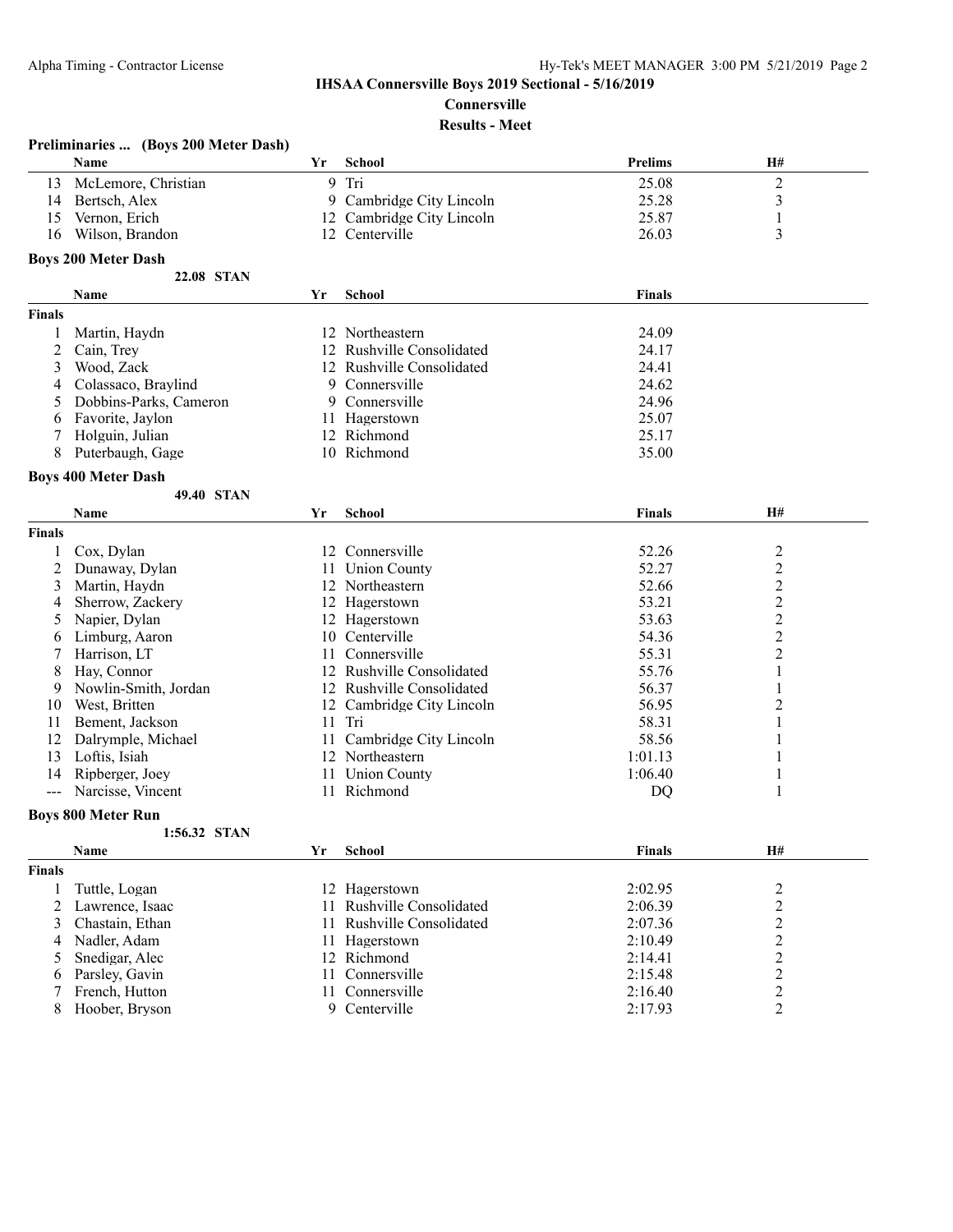**Connersville**

**Results - Meet**

## **Finals ... (Boys 800 Meter Run)**

|     | <b>Name</b>         | Yr | School                    | <b>Finals</b> | <b>H#</b> |  |
|-----|---------------------|----|---------------------------|---------------|-----------|--|
| 9   | Townsend, Garrett   |    | 10 Union County           | 2:22.95       |           |  |
| 10  | Williams, Christian |    | 9 Northeastern            | 2:23.58       |           |  |
|     | Nocton, Cameron     |    | 9 Centerville             | 2:27.70       |           |  |
|     | 12 Lynn, Wyatt      |    | 11 Cambridge City Lincoln | 2:29.15       |           |  |
| 13  | Williams, Roly      |    | 11 Tri                    | 2:29.79       |           |  |
| 14  | Necessary, Jake     |    | 9 Richmond                | 2:30.37       |           |  |
| 15. | Stephen Jr, Mathew  |    | 9 Northeastern            | 2:34.40       |           |  |
|     | Bovs 1600 Meter Run |    |                           |               |           |  |

#### **4:17.37 STAN**

|                   | $4:1/0.3/0.51$ AN          |    |                           |               |  |
|-------------------|----------------------------|----|---------------------------|---------------|--|
|                   | Name                       | Yr | <b>School</b>             | <b>Finals</b> |  |
| <b>Finals</b>     |                            |    |                           |               |  |
|                   | Miller, Andrew             |    | 12 Rushville Consolidated | 4:46.82       |  |
|                   | Bertsch, Trenton           |    | 11 Cambridge City Lincoln | 4:50.38       |  |
| 3                 | Stanley, Kyle              |    | 9 Rushville Consolidated  | 4:50.51       |  |
| 4                 | Greenwell, Connor          | 10 | Connersville              | 4:52.45       |  |
| 5.                | Creech, Blake              |    | 10 Hagerstown             | 4:54.48       |  |
| 6                 | Jaynes, Parker             |    | 12 Centerville            | 4:59.00       |  |
|                   | Halcomb, Elijah            |    | 11 Hagerstown             | 5:00.20       |  |
| 8                 | Jones, Josh                | 11 | Richmond                  | 5:01.57       |  |
| ---               | Williams, Roly             | 11 | Tri                       | NT            |  |
| $\qquad \qquad -$ | Dickman, Nathan            | 12 | Seton Catholic            | NT            |  |
| $\qquad \qquad -$ | Hensley, Russ              |    | 12 Union County           | NT            |  |
| $---$             | Fisher, Caylor             |    | Northeastern              | NT            |  |
| $---$             | Baker, Jeff                | 9. | Centerville               | NT            |  |
| $\frac{1}{2}$     | Lynch, Logan               | 9. | Connersville              | NT            |  |
| $---$             | Smith, Blake               | 9. | Cambridge City Lincoln    | NT            |  |
| $---$             | Thalls, Rick Jordan        |    | 10 Richmond               | NT            |  |
| $---$             | Stephen Jr, Mathew         |    | 9 Northeastern            | NT            |  |
|                   | <b>Boys 3200 Meter Run</b> |    |                           |               |  |

|               | <b>Boys 3200 Meter Run</b> |     |                        |               |  |  |
|---------------|----------------------------|-----|------------------------|---------------|--|--|
|               | 9:19.38 STAN               |     |                        |               |  |  |
|               | <b>Name</b>                | Yr  | School                 | <b>Finals</b> |  |  |
| <b>Finals</b> |                            |     |                        |               |  |  |
|               | Dixon, Cole                | 11  | Rushville Consolidated | 10:15.92      |  |  |
|               | McCullum, Dylan            | 11. | Cambridge City Lincoln | 10:22.26      |  |  |
| 3             | McGriff, Payton            | 11  | Cambridge City Lincoln | 10:24.13      |  |  |
| 4             | Miller, Andrew             | 12. | Rushville Consolidated | 10:30.69      |  |  |
| 5.            | Bantz, Luke                | 11- | <b>Union County</b>    | 10:37.84      |  |  |
| 6             | Halcomb, Elijah            | 11. | Hagerstown             | 10:41.11      |  |  |
|               | Osborne, Quentin           | 9   | Hagerstown             | 10:49.76      |  |  |
| 8             | Jaynes, Parker             | 12. | Centerville            | 10:52.41      |  |  |
| 9             | Jones, Josh                | 11  | Richmond               | 11:04.04      |  |  |
| 10            | Nocton, Mylan              | 9   | Centerville            | 11:21.67      |  |  |
|               | Wenta, Austin              |     | 9 Connersville         | 11:49.62      |  |  |
| 12            | Dickman, Nathan            |     | 12 Seton Catholic      | 12:24.90      |  |  |
| 13            | Stockton, Gannen           |     | 10 Northeastern        | 12:29.59      |  |  |
| 14            | Johnson, Draden            | 9   | Northeastern           | 12:39.10      |  |  |
| ---           | Arndt, Adam                | 10  | Connersville           | NT            |  |  |
| ---           | Jordan, Hunter             | 10  | Richmond               | NT            |  |  |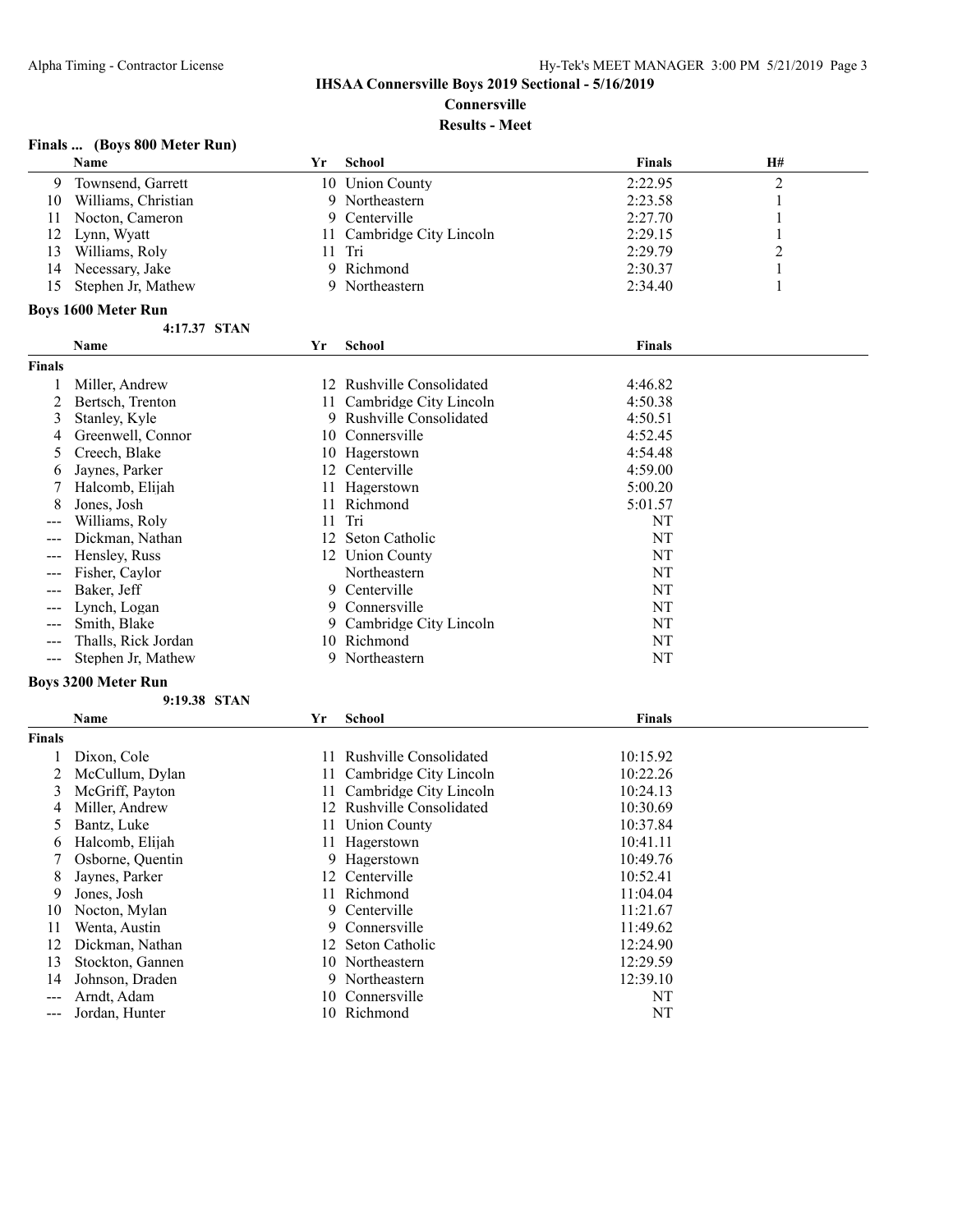**Connersville**

## **Results - Meet**

### **Boys 110 Meter Hurdles**

|  | 14.65 STAN |
|--|------------|
|  |            |

|                      | <b>Name</b>                   | Yr  | <b>School</b>             | <b>Prelims</b> | <b>H#</b>      |  |
|----------------------|-------------------------------|-----|---------------------------|----------------|----------------|--|
| <b>Preliminaries</b> |                               |     |                           |                |                |  |
|                      | Pierce, Hayden                | 11. | Cambridge City Lincoln    | 16.02 Q        | $\overline{2}$ |  |
|                      | Benedict, Dylan               | 12  | Centerville               | 16.18 Q        |                |  |
| 3                    | Hallgarth, Keith              | 12  | Rushville Consolidated    | 16.97 Q        |                |  |
| 4                    | Robinson, Holden              | 12  | Hagerstown                | 17.04 Q        | $\overline{c}$ |  |
|                      | Henley, Jacob                 |     | Hagerstown                | $17.61$ q      | 2              |  |
| b                    | Shafer, Evan                  | 10  | Connersville              | $17.87$ q      |                |  |
|                      | Ervin, Jacob                  | 10  | Cambridge City Lincoln    | 19.02 q        | $\overline{c}$ |  |
| 8                    | Smith, Riley                  | 9   | Connersville              | $19.03$ q      | $\overline{c}$ |  |
| 9                    | Berger, Paul                  | 12  | Northeastern              | 19.29          |                |  |
| 10                   | Keith, Kanyon                 |     | Rushville Consolidated    | 19.99          |                |  |
| 11                   | Rogers, Owen                  | 10  | Richmond                  | 21.01          | $\overline{2}$ |  |
|                      | <b>Boys 110 Meter Hurdles</b> |     |                           |                |                |  |
|                      | 14.65 STAN                    |     |                           |                |                |  |
|                      | <b>Name</b>                   | Yr  | <b>School</b>             | <b>Finals</b>  |                |  |
| <b>Finals</b>        |                               |     |                           |                |                |  |
|                      | Pierce, Hayden                | 11  | Cambridge City Lincoln    | 15.29          |                |  |
|                      | Benedict, Dylan               | 12  | Centerville               | 15.74          |                |  |
| 3                    | Robinson, Holden              | 12  | Hagerstown                | 16.11          |                |  |
| 4                    | Shafer, Evan                  | 10  | Connersville              | 16.16          |                |  |
|                      | Hallgarth, Keith              | 12  | Rushville Consolidated    | 16.24          |                |  |
| 6                    | Henley, Jacob                 |     | Hagerstown                | 17.71          |                |  |
|                      | Smith, Riley                  | 9   | Connersville              | 18.71          |                |  |
| 8                    | Ervin, Jacob                  |     | 10 Cambridge City Lincoln | 18.91          |                |  |

## 8 Ervin, Jacob 10 Cambridge City Lincoln

## **Boys 300 Meter Hurdles**

**39.01 STAN**

|                      | Name                | Yr | <b>School</b>             | <b>Finals</b> | H# |  |
|----------------------|---------------------|----|---------------------------|---------------|----|--|
| <b>Finals</b>        |                     |    |                           |               |    |  |
|                      | Robinson, Holden    |    | 12 Hagerstown             | 40.74         |    |  |
|                      | Jellison, Jonathan  |    | 11 Centerville            | 41.88         |    |  |
| 3                    | Shafer, Evan        |    | 10 Connersville           | 42.53         |    |  |
| 4                    | Hallgarth, Keith    |    | 12 Rushville Consolidated | 44.71         |    |  |
|                      | Gerrian, Austen     |    | 11 Rushville Consolidated | 45.75         |    |  |
|                      | Benedict, Dylan     |    | 12 Centerville            | 46.03         |    |  |
|                      | Henley, Jacob       |    | Hagerstown                | 46.43         |    |  |
| 8.                   | Southerland, Keaton |    | 11 Cambridge City Lincoln | 47.41         |    |  |
| 9                    | Smith, Rilev        | 9. | Connersville              | 48.13         |    |  |
| 10                   | Ervin, Jacob        |    | 10 Cambridge City Lincoln | 53.30         |    |  |
| 11                   | Rogers, Owen        |    | 10 Richmond               | 59.28         |    |  |
| $\sim$ $\sim$ $\sim$ | Berger, Paul        |    | 12 Northeastern           | NT            |    |  |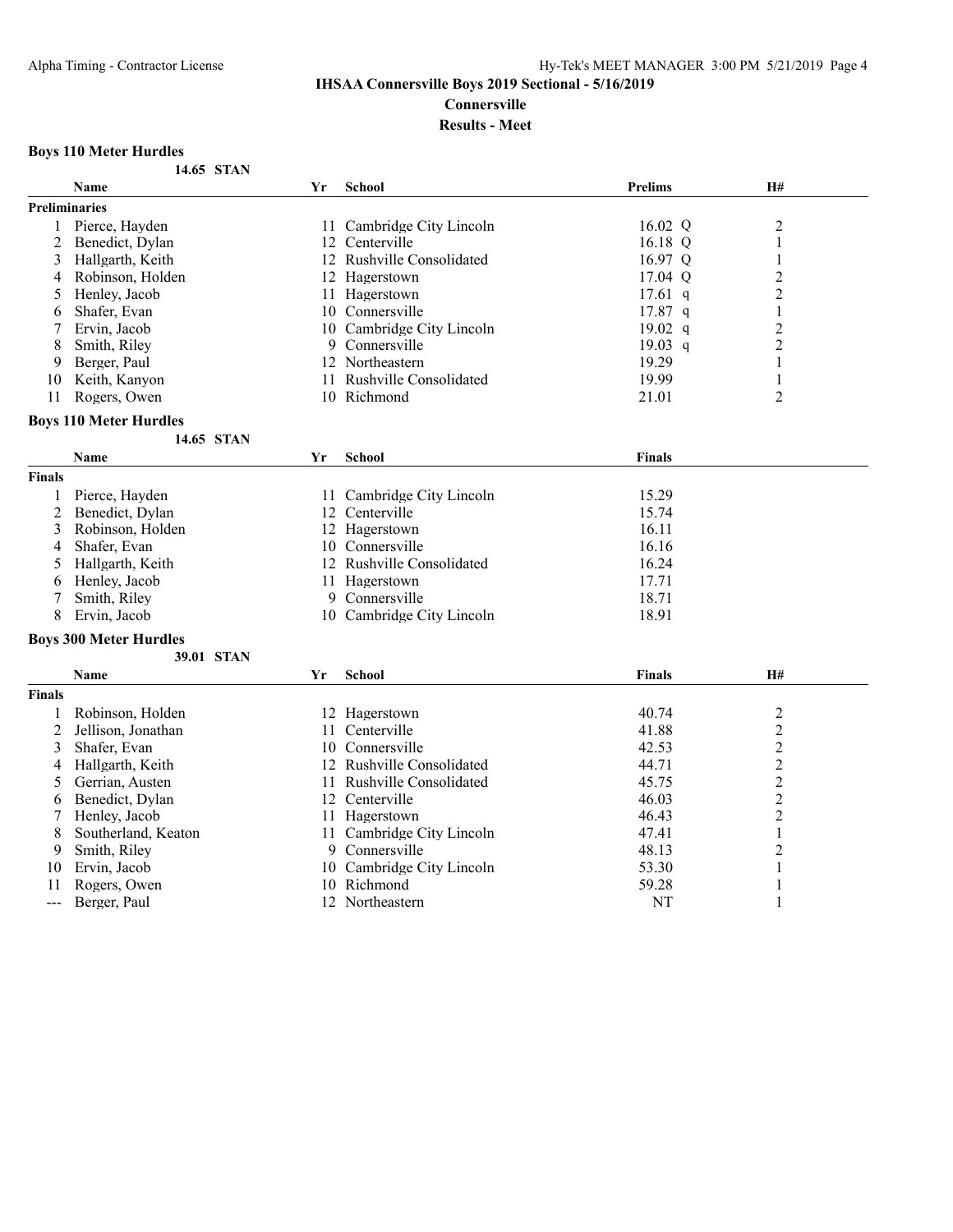# **Connersville**

## **Results - Meet**

# **Boys 4x100 Meter Relay**

| 42.54 STAN |  |
|------------|--|
|            |  |

|               | Team                   | Relay                   |                           | <b>Finals</b>               |
|---------------|------------------------|-------------------------|---------------------------|-----------------------------|
| <b>Finals</b> |                        |                         |                           |                             |
|               | Rushville Consolidated |                         |                           | 45.68                       |
|               | 1) Carr, Tyreke 9      | 2) Wood, Zack 12        | 3) Nowlin-Smith, Casey 11 | $(4)$ Cain, Trey 12         |
|               | 5) Hay, Josiah 10      | 6) Griffith, Colton 10  | 7) Payne, Carter 12       | 8) Nowlin-Smith, Jordan 12  |
|               | Richmond               |                         |                           | 45.87                       |
|               | 1) Holguin, Julian 12  | 2) Jett, Koream 11      | 3) Puterbaugh, Gage 10    | 4) Narcisse, Vincent 11     |
|               | 5) Snedigar, Alec 12   | 6) Taylor, Jewell 11    |                           |                             |
| 3             | Connersville           |                         |                           | 46.22                       |
|               | 1) Shafer, Evan 10     | 2) Branstetter, Rudy 9  | 3) Sizemore, Colten 10    | 4) Dobbins-Parks, Cameron 9 |
|               | 5) Turney, Hayden 9    | 6) Toole, Warren 12     |                           |                             |
| 4             | Hagerstown             |                         |                           | 46.63                       |
|               | 1) Alexander, Logan 11 | 2) Payne, Branton 11    | 3) Lovvorn, Caleb 10      | 4) Sherrow, Zackery 12      |
|               | 5) Favorite, Jaylon 11 | 6) Napier, Dylan 12     |                           |                             |
| 5             | Cambridge City Lincoln |                         |                           | 48.82                       |
|               | 1) Bertsch, Alex 9     | $2)$ Miles, Josh 10     | 3) Southerland, Keaton 11 | 4) Dalrymple, Michael 11    |
|               | 5) Ahrens, Ben 12      | 6) Ervin, Jacob 10      | 7) Pierce, Hayden 11      |                             |
| 6             | Centerville            |                         |                           | 49.97                       |
|               | 1) Peed, Mason 11      | 2) Calderon, Alfredo 12 | 3) Wilson, Brandon 12     | 4) Benedict, Dylan 12       |
|               | 5) Harris, Collin 10   | 6) Snyder, Collin 11    |                           |                             |
|               | Union County           |                         |                           | 52.39                       |
|               | 1) Johnson, Max 10     | 2) Bias, Jaden 10       | 3) Watterson, Reece 9     | 4) Ripberger, Joey 11       |
|               | 5) Walker, Bryce 10    |                         |                           |                             |

# **Boys 4x400 Meter Relay**

**3:20.44 STAN**

|               | <b>Team</b>             | <b>Relay</b>             | <b>Finals</b>               |                        |  |
|---------------|-------------------------|--------------------------|-----------------------------|------------------------|--|
| <b>Finals</b> |                         |                          |                             |                        |  |
|               | Hagerstown              |                          | 3:34.79                     |                        |  |
|               | 1) Robinson, Holden 12  | 2) Tuttle, Logan 12      | 3) Napier, Dylan 12         | 4) Favorite, Jaylon 11 |  |
|               | 5) Caudill, Roger 9     | 6) McKee, Alexander 12   | 7) Sherrow, Zackery 12      | 8) Lovvorn, Caleb 10   |  |
| $2^{1}$       | Rushville Consolidated  |                          | 3:37.00                     |                        |  |
|               | 1) Tague, Carter 9      | 2) Lawrence, Isaac 11    | 3) Wood, Zack 12            | 4) Chastain, Ethan 11  |  |
|               | 5) Hay, Connor 12       | 6) Bousman, Adam 10      | 7) Nowlin-Smith, Jordan 12  | 8) Cain, Trey 12       |  |
| 3             | Connersville            |                          | 3:39.97                     |                        |  |
|               | 1) Shafer, Evan 10      | 2) Colassaco, Braylind 9 | $3)$ Cox, Dylan 12          | 4) Harrison, LT 11     |  |
|               | 5) Wickes, Garrett 11   | 6) Branstetter, Rudy 9   | 7) Dobbins-Parks, Cameron 9 | 8) Parsley, Gavin 11   |  |
| 4             | Richmond                |                          | 3:49.71                     |                        |  |
|               | 1) Hogg, Darius 9       | 2) Holguin, Julian 12    | 3) Narcisse, Vincent 11     | 4) Snedigar, Alec 12   |  |
|               | 5) Jett, Koream 11      | 6) Taylor, Jewell 11     |                             |                        |  |
| 5.            | Centerville             |                          | 3:52.25                     |                        |  |
|               | 1) Hoober, Bryson 9     | 2) Wilson, Brandon 12    | 3) Limburg, Aaron 10        | 4) Baker, Jeff 9       |  |
|               | 5) Jaynes, Parker 12    | 6) Calderon, Alfredo 12  | 7) Nocton, Cameron 9        |                        |  |
| 6             | <b>Union County</b>     |                          | 4:02.16                     |                        |  |
|               | 1) Townsend, Garrett 10 | 2) reiboldt, Braydon 10  | 3) Paddock, Luke 10         | 4) Hensley, Russ 12    |  |
|               | Cambridge City Lincoln  |                          | 4:24.72                     |                        |  |
|               | 1) Lynn, Wyatt 11       | 2) Dalrymple, Michael 11 | 3) Southerland, Keaton 11   | 4) Smith, Blake 9      |  |
|               | 5) West, Britten 12     | 6) Bertsch, Trenton 11   | 7) Miles, Josh 10           | 8) Vernon, Erich 12    |  |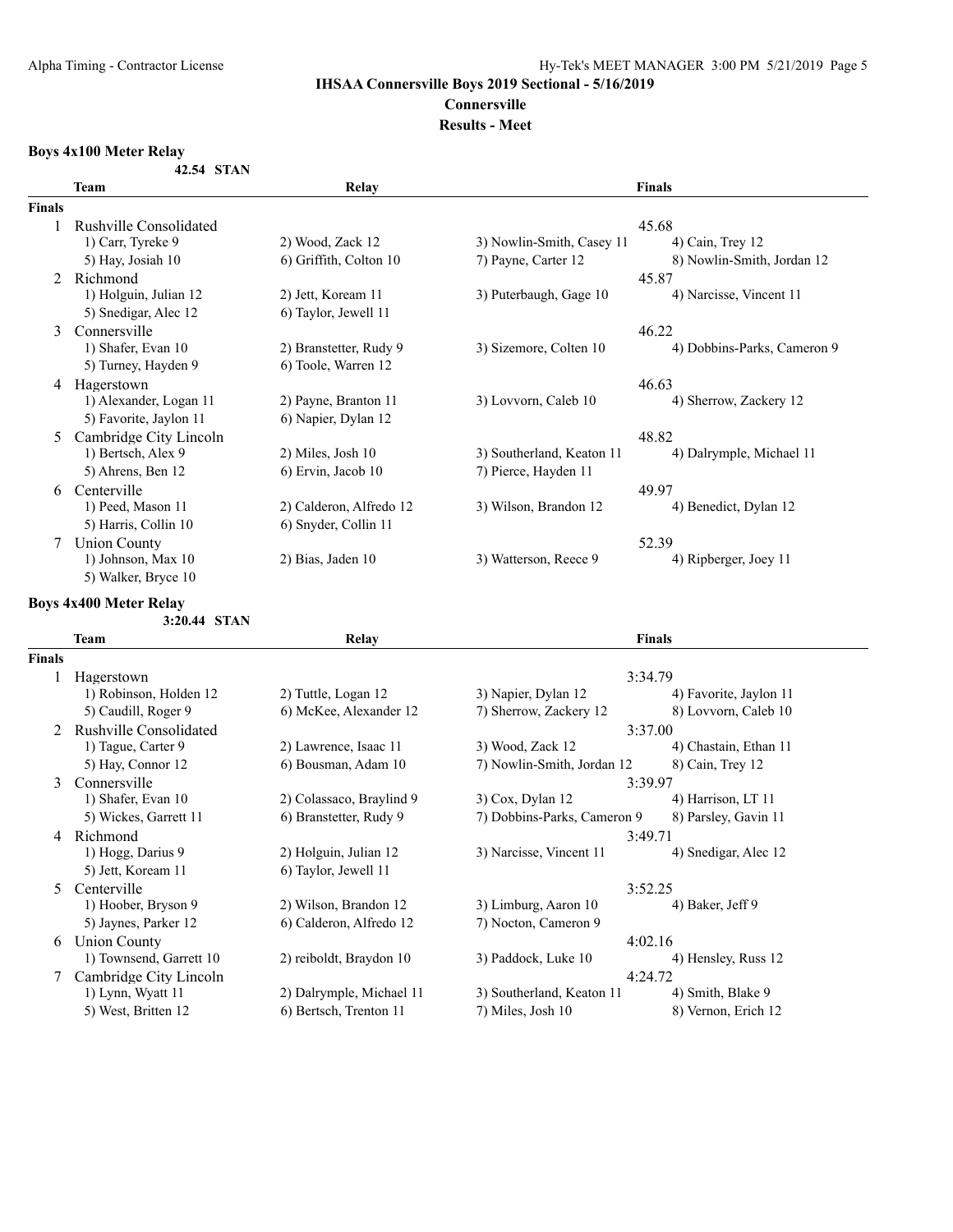# **Connersville**

#### **Results - Meet**

#### **Boys 4x800 Meter Relay**

| 7:53.43 STAN |  |
|--------------|--|
|              |  |

|                 | <b>Team</b>              | Relay                     |                        | Finals                  |  |  |
|-----------------|--------------------------|---------------------------|------------------------|-------------------------|--|--|
| Finals          |                          |                           |                        |                         |  |  |
|                 | Rushville Consolidated   |                           |                        | 8:25.30                 |  |  |
|                 | 1) Lawrence, Isaac 11    | 2) Miller, Andrew 12      | 3) Dixon, Cole 11      | 4) Chastain, Ethan 11   |  |  |
|                 | 5) Sterrett, Sam 10      | 6) Innis, Nick 12         | 7) Bacon, Keith 10     | 8) Herrington, Guy 11   |  |  |
| 2<br>Hagerstown |                          |                           |                        | 8:33.54                 |  |  |
|                 | 1) Himelick, Braden 11   | 2) Nadler, Adam 11        | 3) Osborne, Quentin 9  | 4) Tuttle, Logan 12     |  |  |
|                 | 5) Creech, Blake 10      | 6) McKee, Alexander 12    | 7) Halcomb, Elijah 11  | 8) Payne, Javin 10      |  |  |
| 3               | Connersville             |                           |                        | 8:45.60                 |  |  |
|                 | 1) Harrison, LT 11       | 2) Parsley, Gavin 11      | 3) French, Hutton 11   | 4) Hux, Trevor 12       |  |  |
|                 | 5) Cavins, Skyler 9      | 6) Greenwell, Connor 10   | 7) Lynch, Logan 9      | 8) Arndt, Adam 10       |  |  |
| 4               | Cambridge City Lincoln   |                           |                        | 9:12.86                 |  |  |
|                 | 1) McCullum, Dylan 11    | 2) McGriff, Payton 11     | 3) Bertsch, Trenton 11 | 4) Smith, Blake 9       |  |  |
|                 | 5) West, Britten 12      | 6) Lynn, Wyatt 11         | 7) Austin, Alan 9      | 8) Ross, Andon 9        |  |  |
| 5               | Centerville              |                           |                        | 9:33.79                 |  |  |
|                 | 1) Hoober, Bryson 9      | 2) Baker, Jeff 9          | 3) Jaynes, Parker 12   | 4) Nocton, Mylan 9      |  |  |
| 6               | <b>Union County</b>      |                           |                        | 9:46.58                 |  |  |
|                 | 1) Townsend, Garrett 10  | 2) Hensley, Russ 12       | 3) Dillhoff, Jeremy 12 | 4) Paddock, Luke 10     |  |  |
|                 | 5) reiboldt, Braydon 10  |                           |                        |                         |  |  |
|                 | Richmond                 |                           |                        | 10:01.20                |  |  |
|                 | 1) Jordan, Hunter 10     | 2) Thalls, Rick Jordan 10 | 3) Snedigar, Alec 12   | 4) Necessary, Jake 9    |  |  |
| 8               | Northeastern             |                           |                        | 10:04.33                |  |  |
|                 | 1) Williams, Christian 9 | 2) Johnson, Draden 9      | 3) Nicholson, Isaac 9  | 4) Stephen Jr, Mathew 9 |  |  |

#### **Boys High Jump**

**6-04.50 STAN**

**Name Yr School Finals Finals** 1 Pierce, Hayden 11 Cambridge City Lincoln 6-02.00 2 Fisher, Caylor Northeastern 5-10.00 3 Napier, Dylan 12 Hagerstown J5-10.00<br>4 Gerrian, Austen 11 Rushville Consolidated 5-08.00 11 Rushville Consolidated<br>11 Richmond 5 Jett, Koream 11 Richmond 5-06.00<br>6 Peed, Mason 11 Centerville 5-06.00 6 Peed, Mason 11 Centerville J5-06.00<br>
7 Colassaco, Braylind 9 Connersville J5-06.00 7 Colassaco, Braylind 9 Corners 9 Optics 9 Corners 9 Optics 9 Optics 9 Optics 9 Optics 9 Optics 9 Optics 9 Optics 9 Optics 9 Optics 9 Optics 9 Optics 9 Optics 9 Optics 9 Optics 9 Optics 9 Optics 9 Optics 9 Optics 9 Optics 8 Williams, Roly 11 Tri 5-04.00 8 Hallgarth, Keith 12 Rushville Consolidated 5-04.00<br>8 Dobbins-Parks, Cameron 9 Connersville 5-04.00 8 Dobbins-Parks, Cameron 8 Caudill, Roger 9 Hagerstown 5-04.00<br>
-- Twine, Braelen 10 Cambridge City Lincoln 5-04.00 --- Twine, Braelen 10 Cambridge City Lincoln NH<br>--- Kalnbach, David 9 Union County NH --- Kalnbach, David

#### **Boys Pole Vault**

|               | 14-04.00 STAN      |    |                           |               |
|---------------|--------------------|----|---------------------------|---------------|
|               | <b>Name</b>        | Yr | School                    | <b>Finals</b> |
| <b>Finals</b> |                    |    |                           |               |
|               | Hallgarth, Keith   |    | 12 Rushville Consolidated | 12-06.00      |
|               | 2 King, John       |    | 11 Rushville Consolidated | $11-06.00$    |
|               | 3 Noah, Spencer    |    | 11 Connersville           | $8-00.00$     |
|               | 4 Jones, Brayden   |    | 9 Connersville            | $J8-00.00$    |
|               | --- Hodapp, Jeremy |    | 10 Richmond               | NH            |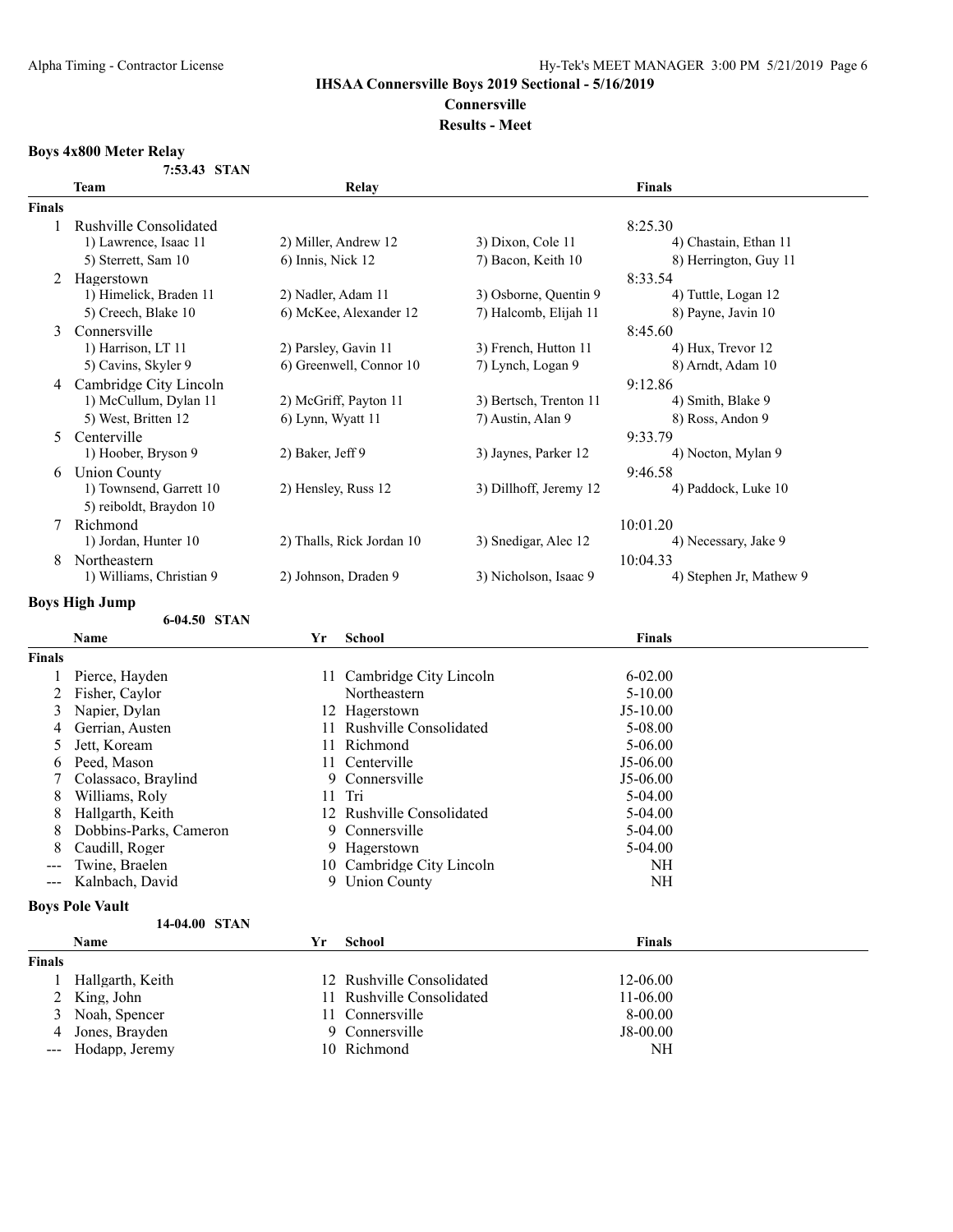### Alpha Timing - Contractor License Hy-Tek's MEET MANAGER 3:00 PM 5/21/2019 Page 7

### **IHSAA Connersville Boys 2019 Sectional - 5/16/2019**

**Connersville**

## **Results - Meet**

**Finals ... (Boys Pole Vault)**

| 9 Richmond<br>McDivitt, Carson<br><b>Boys Long Jump</b>        | <b>Finals</b>                                                   |
|----------------------------------------------------------------|-----------------------------------------------------------------|
|                                                                | NH                                                              |
|                                                                |                                                                 |
| 22-04.75 STAN                                                  |                                                                 |
| Name<br>Yr<br>School                                           | <b>Finals</b><br>H#                                             |
| <b>Finals</b>                                                  |                                                                 |
| Johnson, Chaz<br>Northeastern<br>1                             | 21-05.25<br>1                                                   |
| $\overline{c}$<br>Jett, Koream<br>11 Richmond                  | 19-11.00<br>1                                                   |
| 3<br>11 Centerville<br>Jellison, Jonathan                      | 19-04.75<br>1                                                   |
| Pierce, Hayden<br>11 Cambridge City Lincoln<br>4               | 2<br>19-00.50                                                   |
| Tague, Carter<br>9<br>Rushville Consolidated<br>5              | 18-10.25<br>1                                                   |
| Colassaco, Braylind<br>9<br>Connersville<br>6                  | 18-07.75<br>$\mathbf{1}$                                        |
| Favorite, Jaylon<br>11 Hagerstown<br>7                         | $\overline{2}$<br>18-05.00                                      |
| McLemore, Christian<br>9 Tri<br>8                              | 2<br>18-03.25                                                   |
| 9<br><b>Union County</b><br>9<br>Richards, Blake               | $\overline{c}$<br>J18-03.25                                     |
| Dalrymple, Michael<br>Cambridge City Lincoln<br>10<br>11       | 3<br>17-09.00                                                   |
| Maitland, Sekaye<br>10 Richmond<br>11                          | $\overline{c}$<br>17-08.50                                      |
| 12<br>Payne, Branton<br>11 Hagerstown                          | $\overline{c}$<br>17-07.50                                      |
| Griffith, Colton<br>13<br>10 Rushville Consolidated            | $\overline{\mathbf{3}}$<br>17-04.75                             |
| Centerville<br>14<br>Peed, Mason<br>11                         | 3<br>16-08.50                                                   |
| 15<br>Beckman, Jacen<br>12 Connersville                        | 3<br>16-03.50                                                   |
| 10 Union County<br>16<br>Walker, Bryce                         | 3<br>14-00.50                                                   |
| <b>Boys Shot Put</b>                                           |                                                                 |
| 53-05.50 STAN                                                  |                                                                 |
| <b>School</b><br>Name<br>Yr                                    | <b>H#</b><br><b>Finals</b>                                      |
| <b>Finals</b>                                                  |                                                                 |
| Golliher, Ryan<br>1<br>12 Hagerstown                           | 53-11.00<br><b>STAN</b><br>3                                    |
| 2<br>Lahmann, Joseph<br>12<br>Seton Catholic                   | 3<br>45-11.50                                                   |
| Locke, Jadon<br>3<br>11 Hagerstown                             | 3<br>44-08.00                                                   |
| Zeisloft, Ethan<br>12 Rushville Consolidated<br>4              | $\overline{2}$<br>41-01.50                                      |
| Robinson, Brendan<br>12 Connersville<br>5                      | 3<br>40-11.00                                                   |
| Snyder, Collin<br>11 Centerville<br>6                          | $\overline{2}$<br>40-09.50                                      |
| Anderson, Nick<br>12 Cambridge City Lincoln<br>7               | $\overline{c}$<br>40-08.00                                      |
| 11 Rushville Consolidated<br>8<br>Lawler, Nick                 | 3<br>40-07.50                                                   |
| Cobb, Evan<br>12 Connersville<br>9                             | $\overline{\mathbf{3}}$<br>38-01.50                             |
| Mastriano, Logan<br>Northeastern<br>10                         | 3<br>37-07.50                                                   |
| Burden, Hunter<br>11 Richmond<br>11                            | $\overline{c}$<br>37-04.00                                      |
| 12<br>Curry, Ethan<br>12 Union County                          | 33-11.00<br>1                                                   |
|                                                                | 31-02.00<br>1                                                   |
|                                                                | 1                                                               |
| 13<br>Snedigar, Aiden<br>9 Richmond                            |                                                                 |
| Cambridge City Lincoln<br>Scott, Caleb<br>29-11.50<br>14<br>11 |                                                                 |
| Cartwright, Xen<br>10 Seton Catholic<br>15                     | 28-10.00<br>1                                                   |
| McDonald, Dylan<br>Northeastern<br>---                         | $\overline{c}$<br>ND                                            |
| 11 Centerville<br>Rusznak, Jace<br>---                         | <b>ND</b><br>$\mathbf{1}$                                       |
| Pandoli, Robert<br>Tri<br>11<br>12 Tri<br>Raley, Dakota<br>--- | $\overline{c}$<br><b>ND</b><br>$\overline{2}$<br>N <sub>D</sub> |